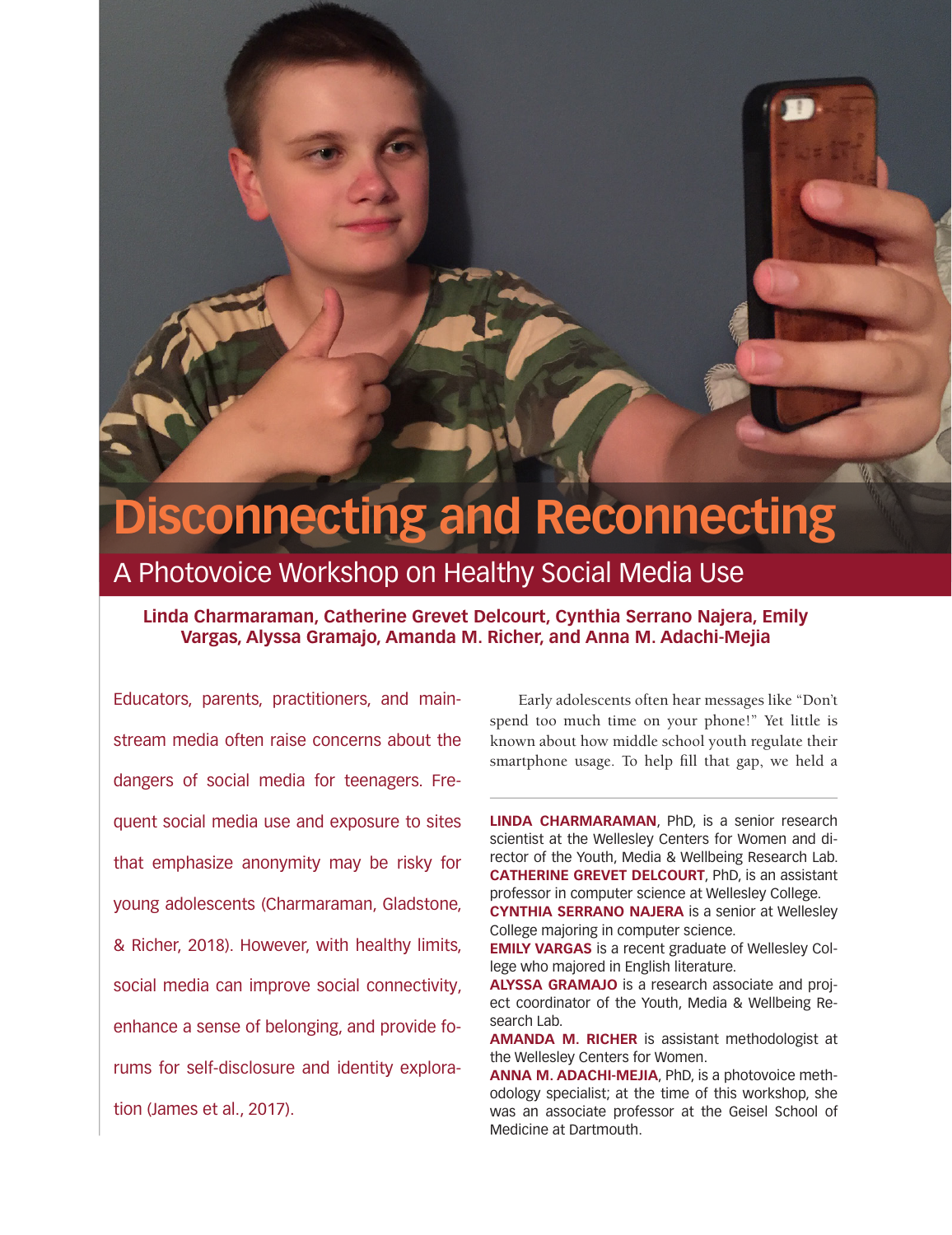week-long summer workshop to explore early adolescents' perspectives on positive and healthy social media usage.

We used a community-based participatory action research model to design our social media curriculum around one specific middle school community, beginning by gathering perspectives from students, parents, and staff. This work shaped our workshop curriculum, which we piloted in summer 2019 with 13 students from this middle school. The workshop activities engaged participants in reflecting on their social media habits, using a method called *photovoice* to empower participants to share the world through their lenses. In the process, they developed interest in becoming producers as well as critical consumers of social media. Our long-term goal is to incorporate these participants' voices into a user-centered design process to build an app, website, or workshop to support healthy social media use. Our photovoice project provides an example of how to engage in a research-community collaboration to learn which social media and well-being issues are most salient in a school community. It is also a model to show afterschool or summer program providers how to conduct their own photovoice workshop.

#### **Youth and Social Media**

Previous studies of social media interventions to promote health in adolescents have found some success in engaging youth in the process of creating content, including videos (Barrett et al., 2017). Researchers have also documented limitations in the ability of these interventions to maintain participant engagement; some young people were not interested in the specific social media platform used or in posting on social media generally, did not have easy access to a mobile device, or were too busy (Yi-Frazier et al., 2015).

In 2018, more than 10 million youth were involved in afterschool programs (Moss, 2018) and 90 percent of teens used social media (American Academy of Child & Adolescent Psychiatry, 2018), yet we found limited research on afterschool programs that engage young people in learning healthy uses of social media. Our search found only seven articles (Afterschool Alliance & MetLife Foundation, 2013; Barnett et al., 2014; Davis et al., 2017; Felt et al., 2012; James, 2013; Mills et al., 2018; Vickery, 2014) that studied how social media and technology can be meaningfully incorporated in afterschool programs. Of these, three articles studied afterschool programs for high school youth; the other four programs were for both high school and middle school participants. Research on this topic not only is limited but also can quickly become outdated, as social media and use of technology evolve almost daily.

Our workshop structure was informed by the limited prior work, capitalizing on three axes from these studies: identity construction, practice of safe social media use, and connections between science and participants' everyday lives.

The study focusing on the role of digital media in identity construction (Davis et al., 2017) described a program in which participants developed apps that others could use. In the process, participants were able to express their identities, navigate unfamiliar spaces, and connect their afterschool activities to their social contexts at home. This experience placed participants' interests at the center of the program, giving them freedom to express themselves and gain a positive sense of identity (Davis et al., 2017).

Another program taught middle school participants how to use social technology safely by practicing the tips they learned using an online safety skills program (James, 2013). The program leader who created the curriculum intentionally incorporated introductions to computer hardware and software into daily lessons to help participants master new technology skills, all while incorporating cyber safety suggestions. For example, the program reinforced a social network site with a safety feature that prevents users from using curse words.

The third study coupled a life-relevant science learning program with an integrated social media app to help learners connect science learning to their everyday lives (Mills et al., 2018). Participants created social media posts, including pictures, screenshots, and texts, that helped them explore rich connections between science and their lives, but only after they discussed their findings and questions. Researchers found that combining social media with practices such as prompting learners to discuss their posts and encouraging non-scientific posts revealed the rich contexts of participants' social media sharing (Mills et al., 2018).

Similarly, to harness the digital contexts with which youth already are familiar and provide hands-on activities related to their personal identities, our summer workshop used a research technique called *photovoice* (e.g., Wang & Burris, 2017). Photovoice projects invite participants to take photographs to define and communicate their unique perspectives in order to generate dialogue and initiate social action. For example, a photovoice project might showcase students'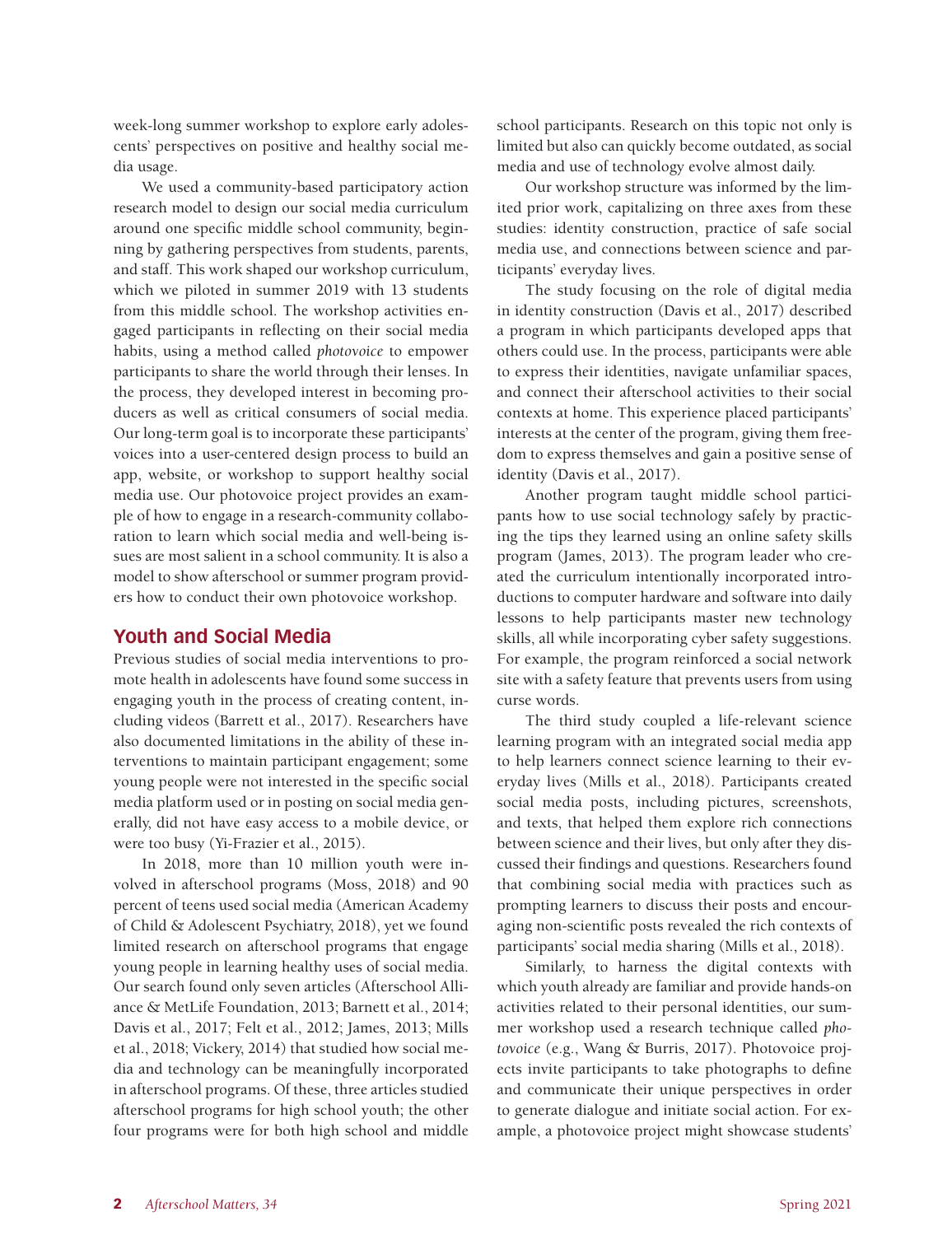safety concerns in a school or highlight health issues within an ethnic group. Photovoice is often used in public health studies that seek to engage and empower vulnerable participants (Farrah et al., 2013), including young people, whose voices are not often represented in the design of campaigns intended to improve their health. Instead of viewing young people as passive players suffering from the all-consuming demands of digital technology, photovoice allows them to try new personas as active storytellers and advocates for change (Kia-Keating et al., 2017). Using photovoice with social media can engage young people in digital citizenship and in meaningful, broad discussions about individual and community health and well-being (Bugos et al., 2014; Kia-Keating, 2009; Wang et al., 1998; Wilson et al., 2006). This research method is particularly well suited to engage teenagers in reflection on their social media usage because teens already use photos in nuanced ways to express themselves online.

#### **Pre-Workshop Research**

We are an interdisciplinary research team with backgrounds in out-of-school time program quality, positive youth development, community health, and human–computer interaction. Our community-based collaboration was based on our positive track record of partnership with a large suburban middle school in Massachusetts. The project started with the "needfinding" stage described below, in which we analyzed the results of large-scale student surveys and other data. This contextualization work shaped the structure and curriculum of the summer workshop.

Our subsequent study of 772 adolescents aged 11–15, conducted in 2019–2020 with funding from the National Institutes of Health, focused on the relationship between social media usage and well-being (Charmaraman, Moreno, & Richer, 2020; Charmaraman et al., in press). We found that the age at which a teenager starts using social media can affect future online behaviors. For example, joining Instagram or Snapchat at age 10 or younger was significantly associated with more unsympathetic online behaviors, online sexual harassment, and digital addiction than was joining these services at age 11 and up (Charmaraman et al., 2020).

This study included a survey that asked what topics would be most relevant for a summer workshop about social media and well-being. In general, respondents were interested in learning how to have more agency, as shown in Table 1. We used these responses to help us structure the curriculum.

#### *School Staff Focus Groups*

Our community-based approach included taking time to learn about the school in which we planned to hold the workshop. We hosted two focus groups, one with teachers and one with counselors, to learn about the school's social technology and student well-being needs.

The teachers shared that they had not received much training about use of social media in their classroom. They noted that social media incidents outside of school frequently caused conflict between students. Teachers doubted that students would feel comfortable sharing their true feelings about social media in a group setting.

#### *Student Survey*

We used the results of two largescale surveys we administered in Massachusetts middle schools to inform our workshop. The first survey, funded by Children and Screens: Institute of Digital Media and Child Development in 2017–2018, included 700 responses from youth ages 11– 16 (Charmaraman, Richer, & Moreno, 2018). Survey results showed that this age group was highly connected: 84 percent of respondents had a smartphone, and 78 percent used at least one social media site.

#### *Table 1. Survey Responses Used to Structure the Social Media Workshop*

| <b>Possible Topic for a</b><br><b>Summer Workshop</b> | <b>Percentage of</b><br><b>Respondents</b><br>$(N = 772)$ |
|-------------------------------------------------------|-----------------------------------------------------------|
| Making the world a better place                       | 68%                                                       |
| Improving self-esteem                                 | 65%                                                       |
| Reducing loneliness and depression                    | 61%                                                       |
| Taking more breaks from social media                  | 59%                                                       |
| Providing social support to others                    | 59%                                                       |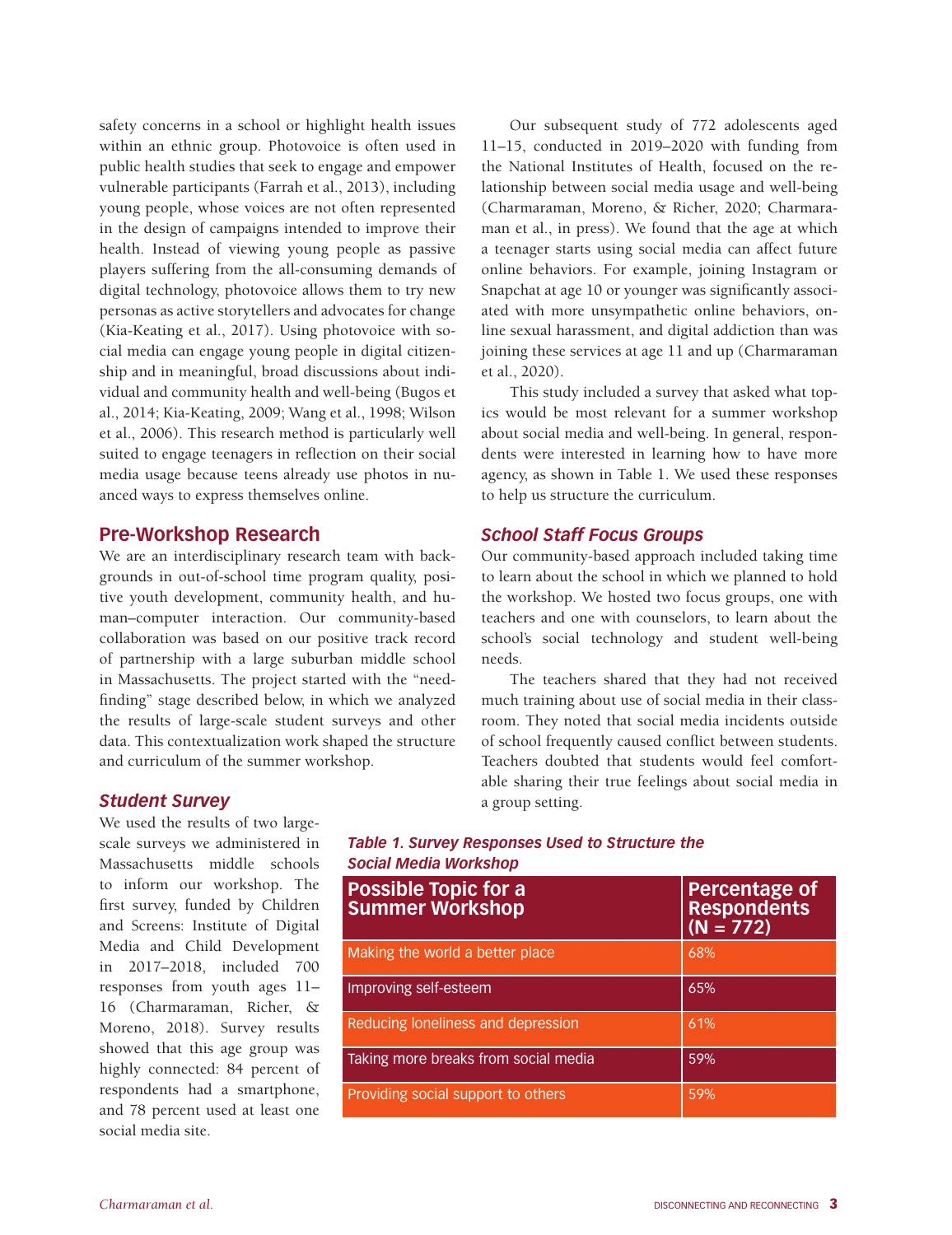The counselors overwhelmingly expressed negative perceptions of social media due to frequent incidents involving students, such as mean comments about peers and illicit photos of other (mainly female) students. Like the teachers, the counselors expressed concern that the workshop would not reach the students who could benefit most—those with behavioral problems related to social media use. In response to this observation, we made sure to recruit participants who were representative of the student body as a whole.

This information helped to inform our approach of incorporating photovoice activities into the curriculum. Learning from the teachers and counselors that photos had been used for cyberbullying and harassment while simultaneously learning from survey results that students were curating their photos on social media, we decided to feature activities to help participants understand how powerful photos are, especially when shared online.

#### *Participant Pre-Workshop Survey*

For the workshop, we recruited 13 participants, six girls and seven boys, who were entering grade 7, 8, or 9 in fall 2019. To recruit these participants, we contacted parents who had completed an online survey about their teen's social media use and had indicated interest in their teen participating in a summer social media workshop. The participants reflected the diversity of

the larger school community: five were White, three Latinx, two Asian, and three Black or biracial Black.

In order to tailor the workshop content, which included computer topics as well as social media knowledge, we conducted a pre-workshop online survey with participants about their STEM experience and artistic inclinations. The most popular interest was in creative arts: visual arts, music, and poetry. Next was learning

how to create a website or application. About a third of participants had learned how to code on their own or had uploaded their own YouTube content. Fewer had ever attended a STEM-focused afterschool program or camp. Most respondents already owned a smartphone; 58 percent had received their first smartphone at age 10 or younger. Half of respondents reported that they sometimes or always posted photos on social media; the

other half rarely or never posted photos. More than half reported that they checked their social media at least every few hours, while less than half checked every few days or rarely. The most commonly used social media platform was YouTube, followed by TikTok, WhatsApp, Snapchat, Instagram, and a long list of less common sites. Only one-third of the participants reported that they often or always "like" or comment when a friend shares good news online. Most participants had attempted to raise awareness about a social issue through social media posts.

#### **Photovoice Workshop Structure**

Using the results of our large-scale surveys and of the participant survey, we developed the four-day curriculum in daily themes, described below. Each day the schedule was divided into a digital well-being unit and a STEM unit related to the daily theme. The workshop included a well-being objective and a STEM objective: 1.To engage participants in reflection about social me-

- dia and well-being
- 2.To introduce participants to core computing concepts, such as bits and code, and to internet concepts such as identity and privacy

The workshop entailed a combination of lectures, whole-group and small-group discussions, interactive activities, guest speakers on health promotion

Throughout the week, participants worked in small groups on their culminating project: a text-based slideshow or video recording offering advice to someone just starting to use social media.

and STEM careers, reflective exercises, a design-based project to develop an app for healthy social media use, and photovoice activities. Throughout the week, participants worked in small groups on their culminating project: a textbased slideshow or video recording offering advice to someone just starting to use social media.

This article focuses on our use of photovoice to engage participants in reflecting on social media usage and well-being. For

the photovoice activity, participants took at least three photographs in response to prompts related to each daily theme. The photovoice prompts were introduced daily as homework for the following day's discussion. Generally we provided more than one option to appeal to as many participants as possible.

Before we sent participants out to take photographs, we established procedures with them, as rec-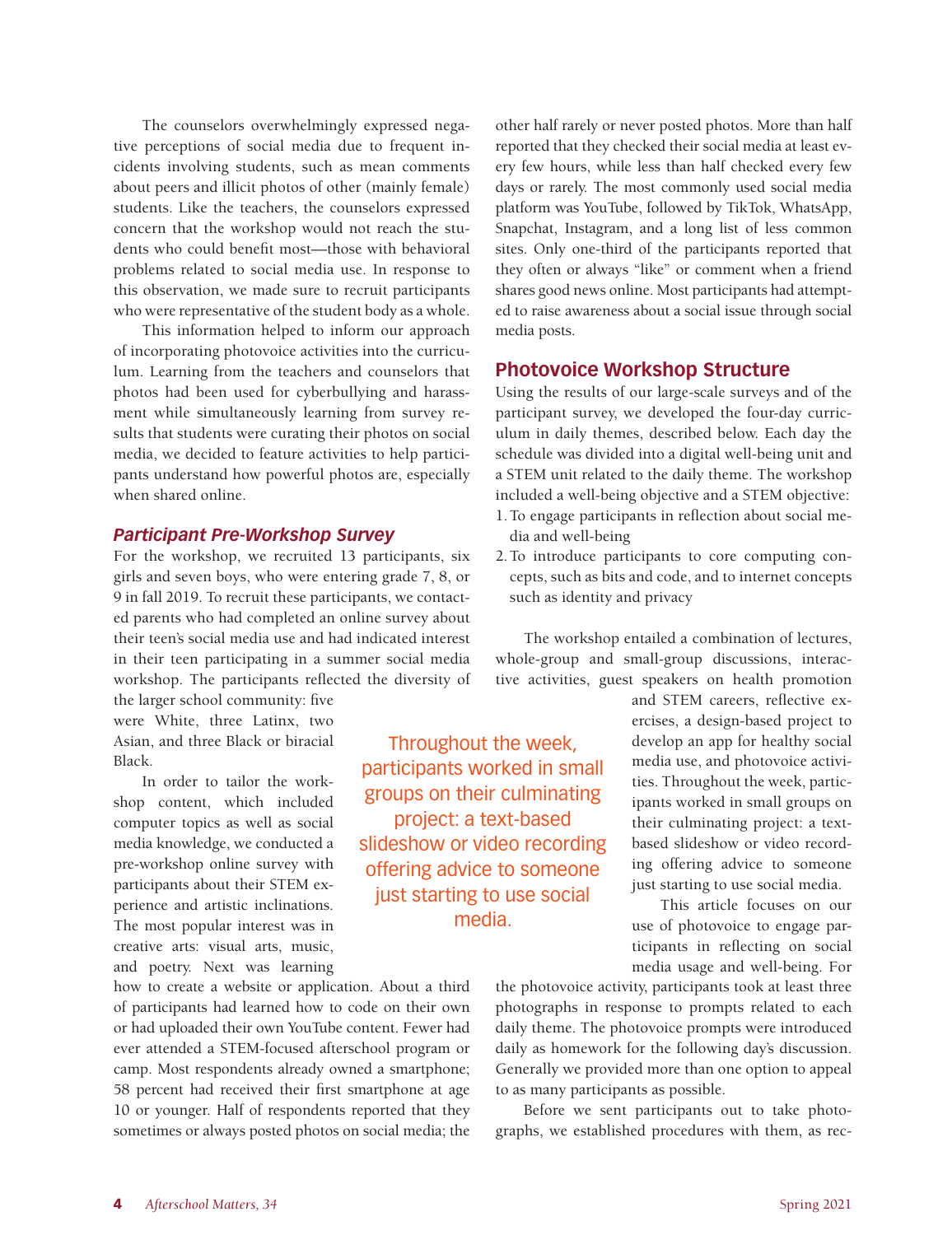ommended by Bugos and colleagues (2014), and taught them ethical practices in participatory photography. Following Wang's (2006) recommendations, we emphasized the responsibilities of the photographer, safety issues, and ways to minimize risk. Using guidelines outlined by Wang and Redwood-Jones (2001), we covered how participants could:

- Maintain their personal safety while taking photographs
- Use responsibly the power that comes with taking photographs
- Follow ethical practices and respect their subjects' privacy
- Approach potential subjects to ask for signed permission to take their picture (Wang & Redwood-Jones, 2001)

Once participants had captured their photographs, they prepared captions to share with the group, keeping in mind that their goal was to identify how they interpreted the day's prompt and potential solutions to the problem posed. We asked participants to examine their photographs using the SHOWeD acronym (Catalani & Minkler, 2010; Wallerstein, 1987):

- What do you See here?
- What is really Happening here?
- How does this relate to Our lives?
- Why does this problem or this strength exist?
- What can we Do about this?

This process led to in-depth ongoing dialogues about the dilemmas adolescents face around healthy social media use, how they can promote positive use in their online peer culture, and how they can use social media to raise awareness of social issues they care about.

After each day's discussion, workshop leaders conducted a thematic analysis of the discussion and a content analysis of the photographs. We clustered similar codes and then categorized them by preliminary categories created from the group discussion. We repeated the process for all transcript and photographic data, expanding, collapsing, and restructuring categories to fit the data until themes became evident.

#### **Workshop Implementation**

We implemented the workshop in person Monday through Thursday, 10 am to 2 pm, at the school. The program was free to participating families, and the school offered free lunches. Morning activities centered on discussions of well-being, reflections on the day's photos, and introduction of new photovoice prompts for the next day. The afternoons centered on STEM activities and project-based activities. Each day had a theme based on our pre-workshop research.

Day 1: Fear of missing out (FOMO). In discussing how they used their phones and social media, participants highlighted how easy it is to experience FOMO. For example, one said:

Maybe your friends are doing something without you knowing, and you are sad they did it without you…. If you hear someone talking about it in the hallway at school or if you see it on social media, you could feel upset that you are left out.

In response to these concerns, we introduced the concept of online addictive behaviors, outlining how these behaviors begin and how young people can proactively protect themselves by being more reflective about their use of social media. The first photovoice prompt offered two questions from which participants could choose:

- In what ways do you experience FOMO?
- If you could not access your phone, TV, internet, games, or digital devices for one week, what would you do instead?

Day 2: Mental well-being. The group discussed how much depression and social anxiety may be related to social media use and how participants could track the digital footprint of their state of mind or mood by using apps over time. The photovoice prompt again offered two choices:

- What are triggering aspects of social media that foster social isolation or social anxiety?
- In what ways can you provide social support or boost someone's well-being on social media?

Day 3: Self-esteem. The group discussed selfesteem, social change, and use of privacy settings and positive feedback to promote health and wellbeing in online communities. The photovoice prompt was, "How will you make a positive difference in this world?"

Day 4: Synthesis. Participants showcased their final photovoice project, which offered the advice they would give to someone who is starting social media for the first time, using one of the well-being topics from the workshop.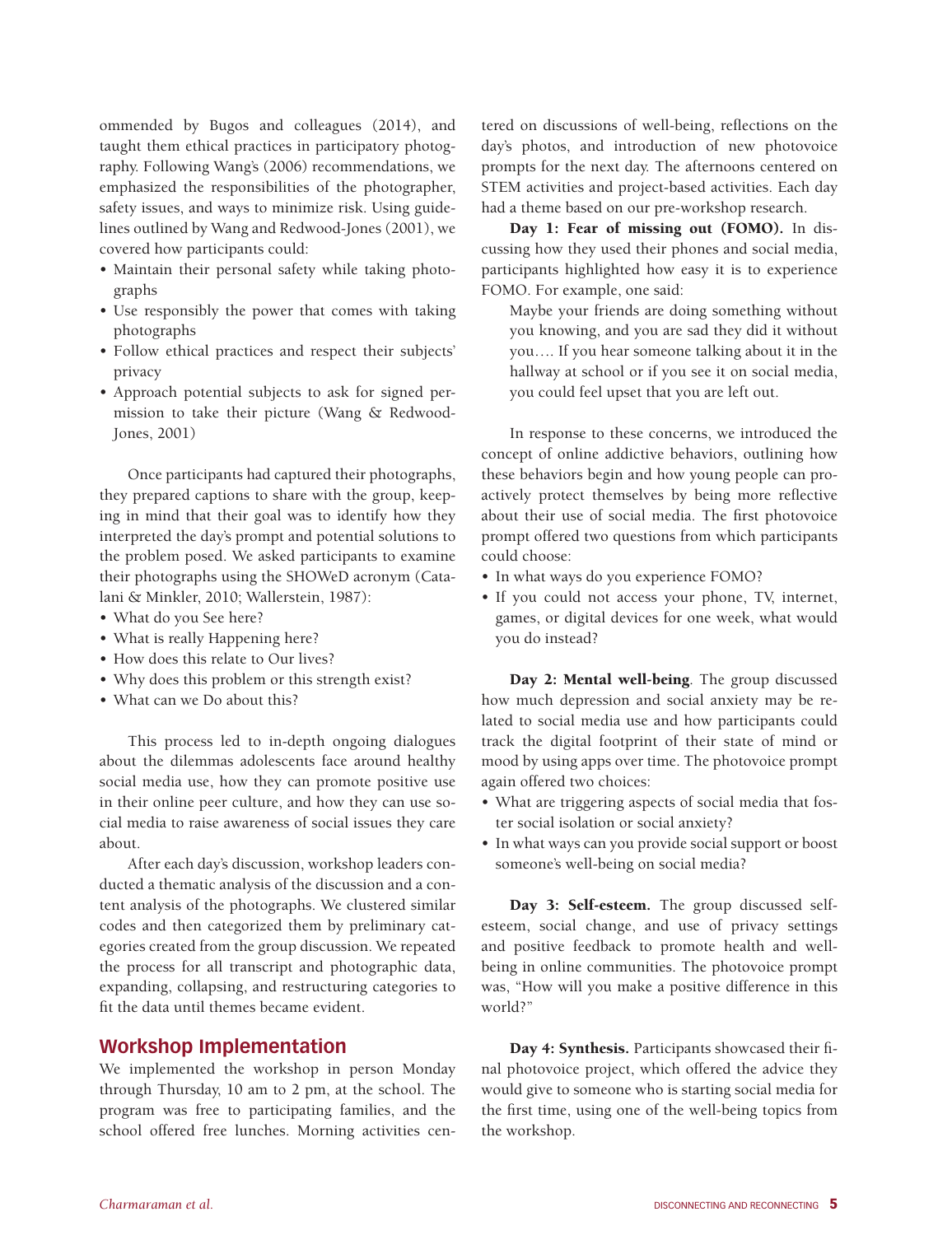#### **Photovoice Themes**

By the end of the workshop, the group had generated almost 100 images and captions. Workshop leaders categorized the images into five themes:

- 1.Providing social support online
- 2.Boosting self-confidence, self-esteem, and self-care
- 3.Managing technology in the family context
- 4.Avoiding FOMO
- 5.Addressing social issues

#### *Theme 1: Providing Social Support Online*

During the daily discussions, participants discussed the meanings they saw in the photos they submitted. Some mentioned helping others when they saw them struggling online, for example, "I see on other people's posts, usually they'll have something polite. I see those comments almost every day: 'Have a great day' or 'I hope you feel better.'" One participant emphasized that he would "support people if they needed help on social media or give them advice and try to make them laugh." One participant described a selfie he had taken while posting a greeting to his mom (Figure 1).



**Figure 1. "I am helping my mom feel better by giving her a thumbs up on social media."**

Participants often submitted memes or reposted inspirational quotes from other sources. For example, in response to the Day 2 prompt about how to boost peer well-being, one participant posted a meme that said, "Hey you! Just remember: You are capable…. You are strong. You can do this!" In the discussion, participants said that they often saw messages like this when people wanted to cheer up their friends.

#### *Theme 2: Boosting Self-Confidence, Self-Esteem, and Self-Care*

Many of the photos related to "getting off and getting out": putting down devices to experience the outdoors or try something new. Some recommended self-care activities, such as exercise, cooking, or practicing a musical instrument. Others suggested spending more time with loved ones: "Family and friends are more important than machines." One small project group wanted to include photos of different types of interests in the social media app they were designing in order to remind users of their nondigital worlds.

One participant mentioned that social media platforms that emphasize "likes" and comments can contribute to users' low self-esteem:

On VSCO [a photo-oriented platform] … there are no likes, and you just post for fun…. I don't care how many likes I get on a post, but it makes some people not feel good if you don't get as many likes on Instagram. And [because] you can't like on VSCO, it makes you feel better.

Body image and self-esteem were recurrent issues. Several participants talked about promoting positive body esteem by appreciating others' photos and posts, for example, "My friend posts on Instagram, 'You look beautiful and you'll do great today!' And it makes me feel really happy." One participant revealed that body image was an ongoing issue on social media:

I tend to compare myself with a lot more skinnier people. So then I look at myself and say, "Oh, my god, I'm so fat." And some days I feel good about myself, but some days it's just like I need to work on something.

By contrast, another participant proudly displayed the "natural" selfie shown in Figure 2.

#### *Theme 3: Managing Technology in the Family Context*

In group discussions, participants often talked about their family's role in socializing their technology use. They reflected on the roles family members—including parents, siblings, and even pets—played in how participants navigated their technology use.

Many participants said their parents often restricted their technology use. Some wanted parents to understand their motivations, because using their phones was not merely a waste of time. One said: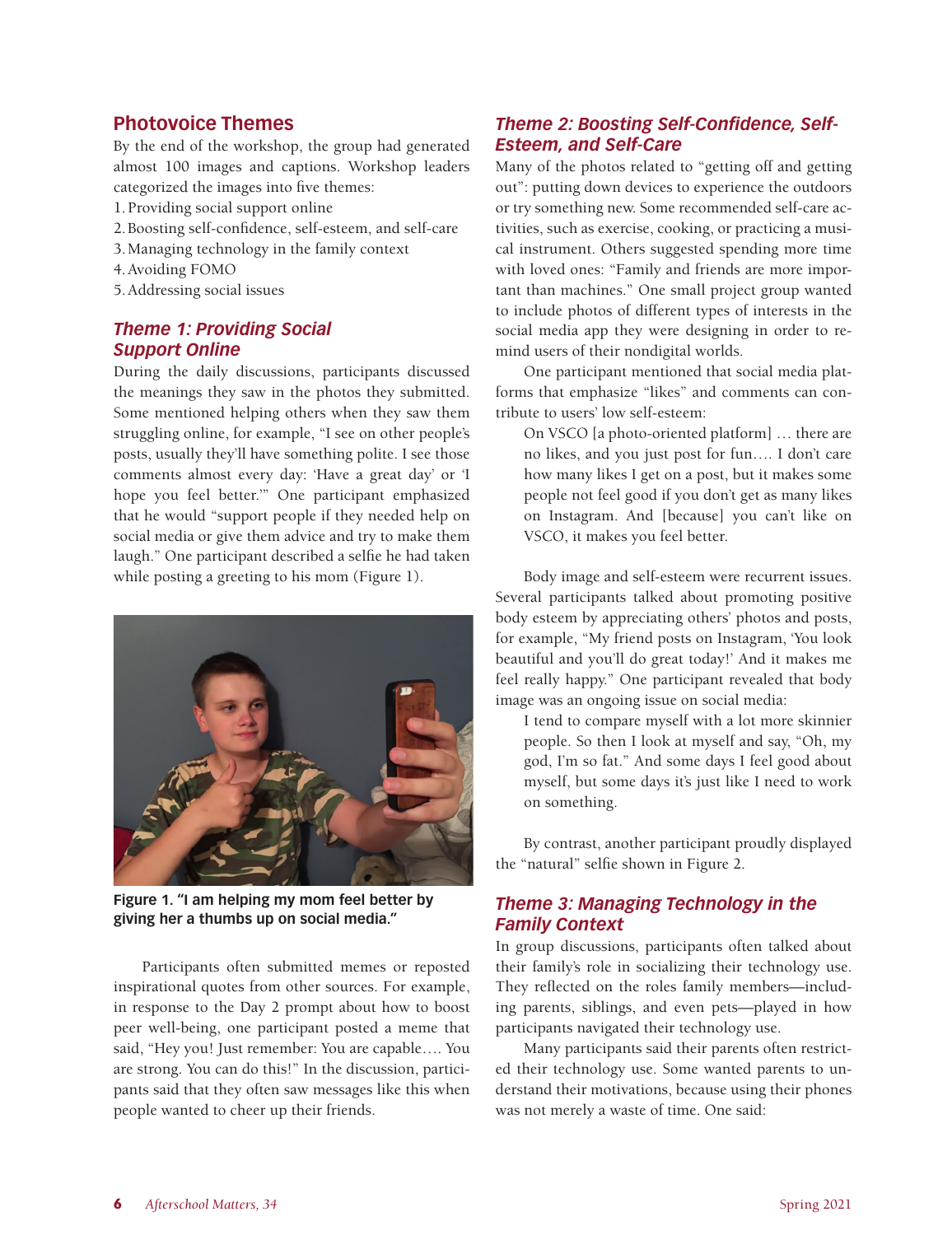## Me realizing I look a lot better without makeup



**Figure 2. A participant finds her natural beauty.**

You can use your phone for good things too, not just social media. You could search recipes, research something, or use it for homework. But parents just think it's bad for you. And you're really bored if you're not on it, but they don't give you anything to do.

A recurring theme of the group discussions was that parents had difficulty disconnecting from their devices but expected their children to do so. Some of the photo captions reflected participants' perception that family members were too distracted by phones to spend time with them:

- "Mommy, get off your phone. I will pay to get our nails done."
- "Put down your phone when you go out to dinner, please."
- Mom, do something else, anything else."

In contrast to stories of competing with pervasive technology for parents' attention, other photos focused on family members with whom the participants spent quality time, with captions like these:

- "This is a picture of my siblings and I celebrating Christmas together!"
- "This is my family. We had to wear ugly sweaters for Christmas."
- "When I'm with my aunt, I rarely get to be on my phone."

A surprising proportion of photos included family pets, which seemed to distract participants from technology use. Several photos were of participants playing with or training their dog (Figure 3). One participant combined human family with pets in a photo whose caption read, "This is me at my aunt's farm. My aunt has a lot of dogs and one of her dogs had puppies. This is one of them!" Another participant combined pets with exercise, another recommended non-tech activity: "Take your dog on a bike ride? Here's a quick and easy way!"



**Figure 3. A participant demonstrates training his dog, a non-technology activity he enjoys.**

#### *Theme 4: Avoiding FOMO*

In the final day's culminating photo or video presentation, many participants focused on creative ways to avoid FOMO. One group recommended taking breaks from social media to avoid the discomfort of feeling left out: "When the summer seasons hit, most people will be going to a pool or a beach and will be post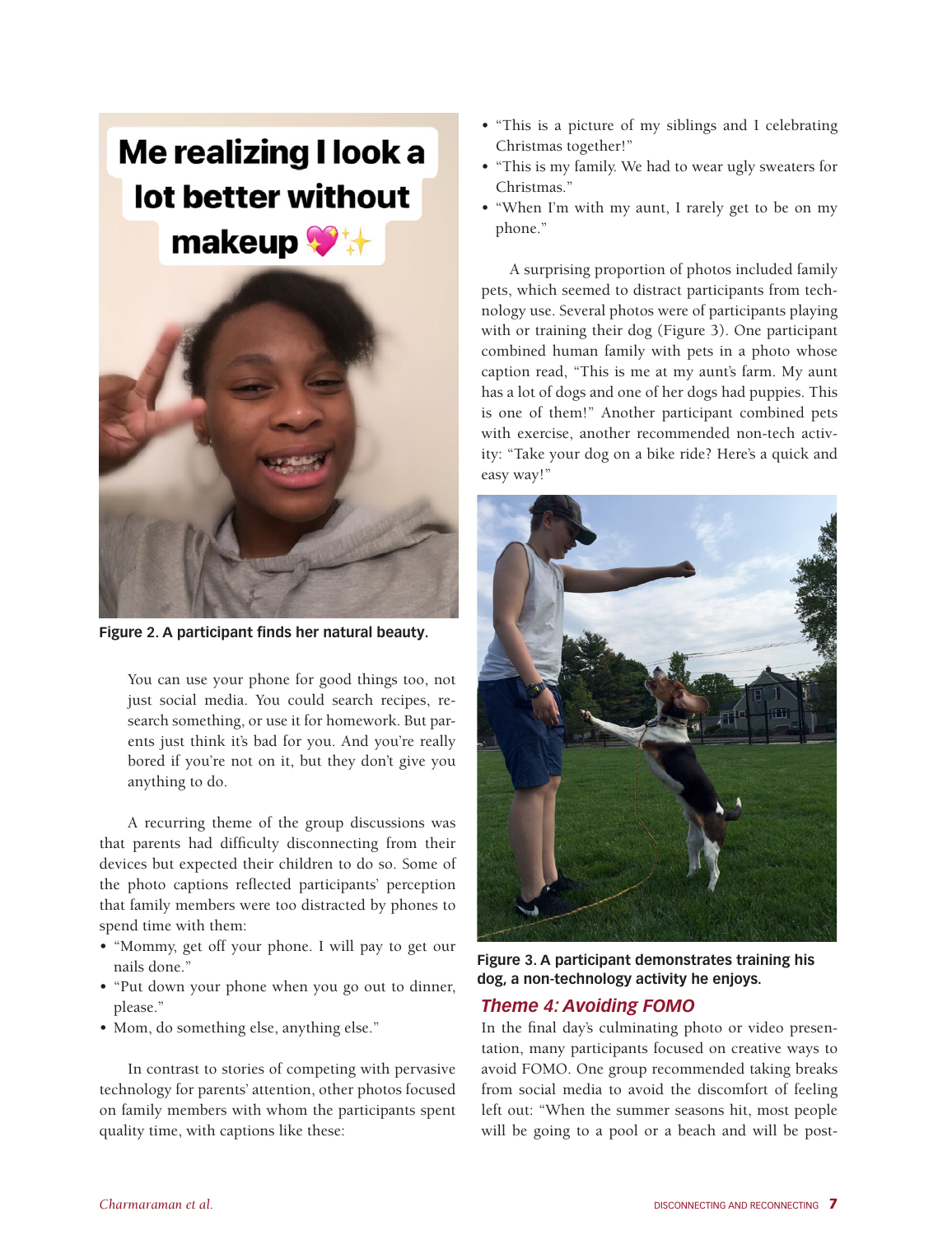ing about having fun. If you want to avoid feeling left out, don't go on social media during summer." Another group suggested focusing on digital content that can't inspire FOMO: "Instead of looking at your friends, you can look at memes so you just laugh instead of feeling lonely." Another recommended unfriending people who trigger negative emotions: "If people are boasting about how much fun they're having, just unfollow or block the people. Then you won't see all the people having fun without you."

In one photovoice video presentation, two middle school girls act out a FOMO scenario. One girl is talking on the phone about an upcoming party. When the other girl inquires, she is quickly told, "Sorry, it's for cool kids only." As the scene ends, the two participants join in encouraging viewers to avoid creating FOMO in others: "Invite everyone to your activities. You are all the same." In another video project, two middle school boys record an everyday middle school experience: walking the halls of their school. They encourage viewers to avoid FOMO situations by "including everyone and not posting pictures of you having fun because others will feel bad about themselves." They go on to suggest that "FOMO is mostly caused by social media." In a third video, a group of middle school girls discusses the meaning of FOMO and how to combat it. Instead of scrolling through social media sites, they suggest, young people can "go outside and play sports," "hang out with friends and family," "do chores around the house," or "go to the playground."

#### *Theme 5: Addressing Social Issues*

The Day 3 prompt asked participants to show how they wanted to make a difference in the world. Participants responded with photos and memes about issues that mattered to them. The most popular issue was the environment. For example, one participant shared a meme with the caption "Try not to use plastic straws 'cause they find their way into the ocean and can hurt marine life." The next most popular theme was animals and animal rights; see Figure 4. Another common theme was compassion or empathy for others, exemplified by a meme showing a girl with Down syndrome in a yoga pose whose caption had to do with changing how "the world defines and views disability."

#### **Reflections and Feedback**

On the final day of the workshop, we conducted a closing focus group with all participants to find out what they had learned during the week's activities. We asked



**Figure 4. "Yesterday I was on a bike ride and I found a turtle trying to cross the road, but he was really slow and he might have gotten hit by a car, so I picked him up and brought him to the other side of the road."**

what social media topics would be most critical to bring to the attention of the whole school in an assembly. Most participants chose FOMO. When we asked them to reflect on what they would take away from the workshop, 10 out of 12 referred to one of the wellbeing topics, particularly FOMO, addiction, and social isolation. Here are some sample comments:

- "I learned about fear of missing out and how to not be alone."
- "I learned that most kids are addicted to their phones, and there are ways to stop being addicted."
- "I learned that a lot of people will treat people different, but even though they are different we are all the same."

In the post-workshop survey, most respondents agreed that they had discussed the workshop topics with their families and friends, planned to use the concepts they learned in a future class, and would be interested in participating in a follow-up workshop. These results encouraged us to continue developing this curriculum.

#### **Implications and Future Directions**

This workshop confirmed that photovoice is an effective method for engaging middle school participants in topics related to social media and well-being. Early adolescents generally are already avid users of photo-based social media platforms. The structure of our summer workshop gave participants opportunities to use photos and captions to create digital stories. In the process, they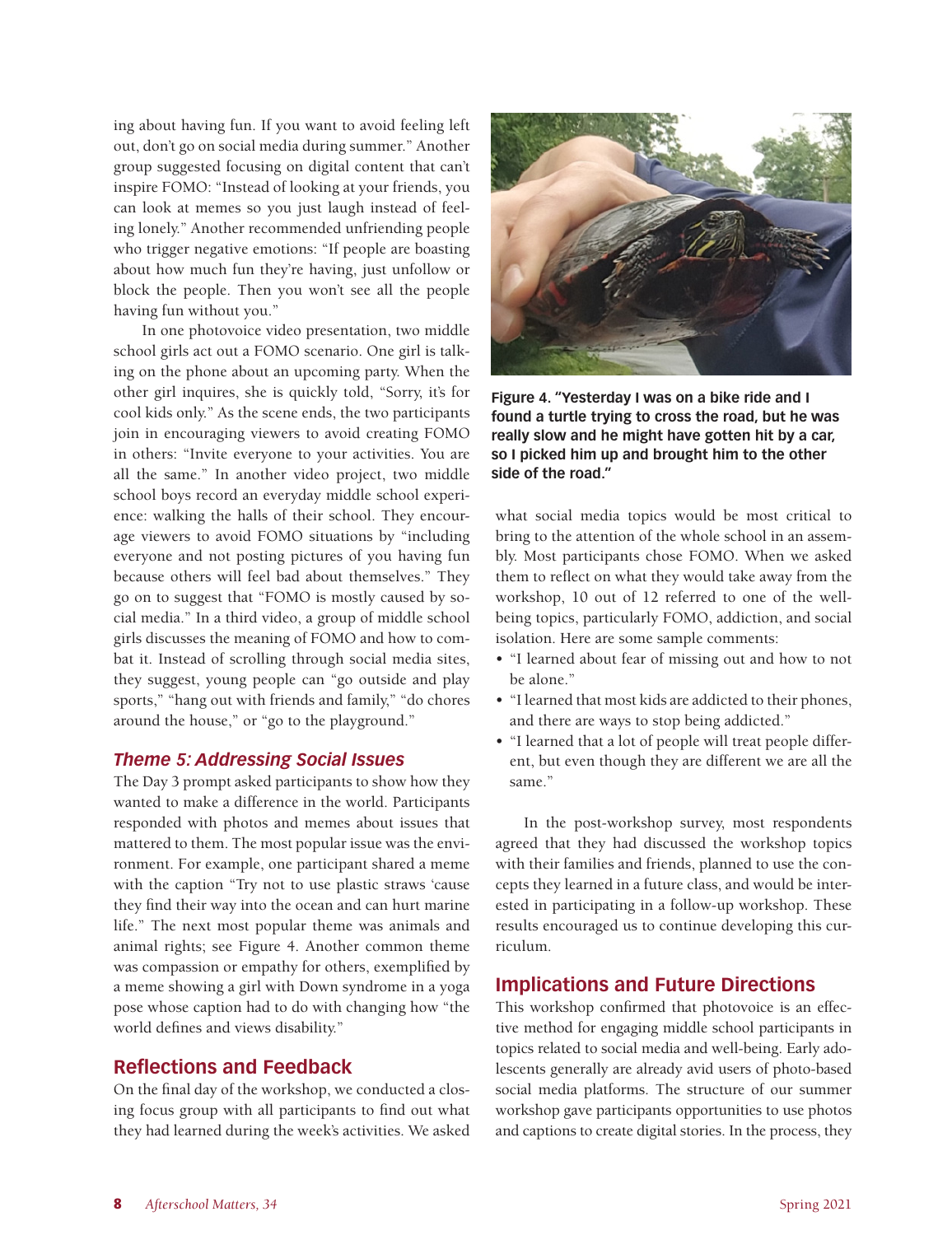reflected on the images and comments they produce and distribute online and discussed how the transactional nature of social media can affect their own and others' well-being. Participant photos and captions reflected on the addictiveness of technology and envisioned strategies for self-care, including creative ways to disconnect from technology, often by reconnecting in real life with peers, family members, and pets.

Our long-term goal is to unpack how early adolescents see their online and offline worlds. Photovoice can provide fun yet educational activities on a topic in which young people are highly motivated to engage. The process of thinking about what photos to take, what to share, what to say about them to others, and what to do next provides an activity structure that can help to mobilize youth on a topic of interest. Our approach offers a structure for afterschool program staff to facilitate youth empowerment. The process can help participants think about ways to safeguard their own digital well-being and that of their peer and school communities.

#### **Acknowledgments**

We are grateful for the contributions of our Youth, Media, & Wellbeing Research lab members: Ashley Kim, Payton Vandergrift, Rachel Hodes, and Neha Lund. We are also grateful for manuscript feedback from Dr. LaShawnda Lindsay-Dennis. This project was supported by Children & Screens: Institute of Digital Media and Child Development, NICHD (R15HD094281-01); I Am Strong Foundation; Wellesley College summer internship programs; Wellesley Centers for Women; and the Wellesley College Computer Science Department. This research would not have been possible without the support of the middle school principal, staff, and parents.

#### **References**

Afterschool Alliance & MetLife Foundation. (2013). *Digital media and learning in afterschool.*  MetLife Foundation Afterschool Alert, Issue Brief No. 58. http://afterschoolalliance.org/issue\_58\_Digital\_ Learning.cfm

American Academy of Child & Adolescent Psychiatry. (2018, March). *Social media and teens.* https://www. aacap.org/AACAP/Families\_and\_Youth/Facts\_for\_ Families/FFF-Guide/Social-Media-and-Teens-100.aspx

Barnett, R. V., Neely, J. C., Payne-Purvis, C., & Culen, G. R. (2014). At-risk youth in after-school programs:

How does their use of media for learning about community issues relate to their perceptions of community connectedness, community involvement, and community support? *Journal of Youth Development, 9*(1), 157–169. https://doi.org/10.5195/ jyd.2014.79

Barrett, N., Villalba, R., Andrade, E. L., Beltran, A., & Evans, W. D. (2017). Adelante Ambassadors: Using digital media to facilitate community engagement and risk-prevention for Latino youth. *Journal of Youth Development*, 12(4). http://doi.org/10.5195/ jyd.2017.513

Bugos, E., Frasso, R., FitzGerald, E., True, G., Adachi-Mejia, A., & Cannuscio, C. (2014). Practical guidance and ethical considerations for studies using photoelicitation interviews. *Preventing Chronic Disease*, *11*(189). https://doi.org/10.5888/pcd11.140216

Catalani, C., & Minkler, M. (2010). Photovoice: A review of the literature in health and public health. *Health Education and Behavior, 37*, 424–451. https:// doi.org/10.1177/1090198109342084

Charmaraman, L., Gladstone, T., & Richer, A. (2018). Positive and negative associations between adolescent mental health and technology. In M. A. Moreno & A. Radovic (Eds.), *Technology and adolescent mental health* (pp. 61–71). Springer.

Charmaraman, L., Moreno, M., & Richer, A.M. (2020). Social and behavioral health factors associated with violent and mature gaming in early adolescence. *International Journal of Environmental Research and Public Health*, 17(14). http://doi.org/10.3390/ ijerph17144996

Charmaraman, L., Richer, A.M., Ben-Joseph, E.P., & Klerman, E. (in press). Quantity, content, and context matter: Associations among social technology use and sleep habits in early adolescents. Journal of Adolescent Health. http://doi.org/10.1016/j.jadohealth.2020.09.035

Charmaraman, L., Richer, A., & Moreno, M. A. (2018, May). Psychosocial and physical health associations of early social media use before age 12. Paper presented at the Pediatric Academic Societies meeting, Toronto, Canada.

Davis, K., Ambrose, A., & Orand, M. (2017). Identity and agency in school and afterschool settings: Investigating digital media's supporting role. *Digital Culture & Education, 9*(1), 31–47.